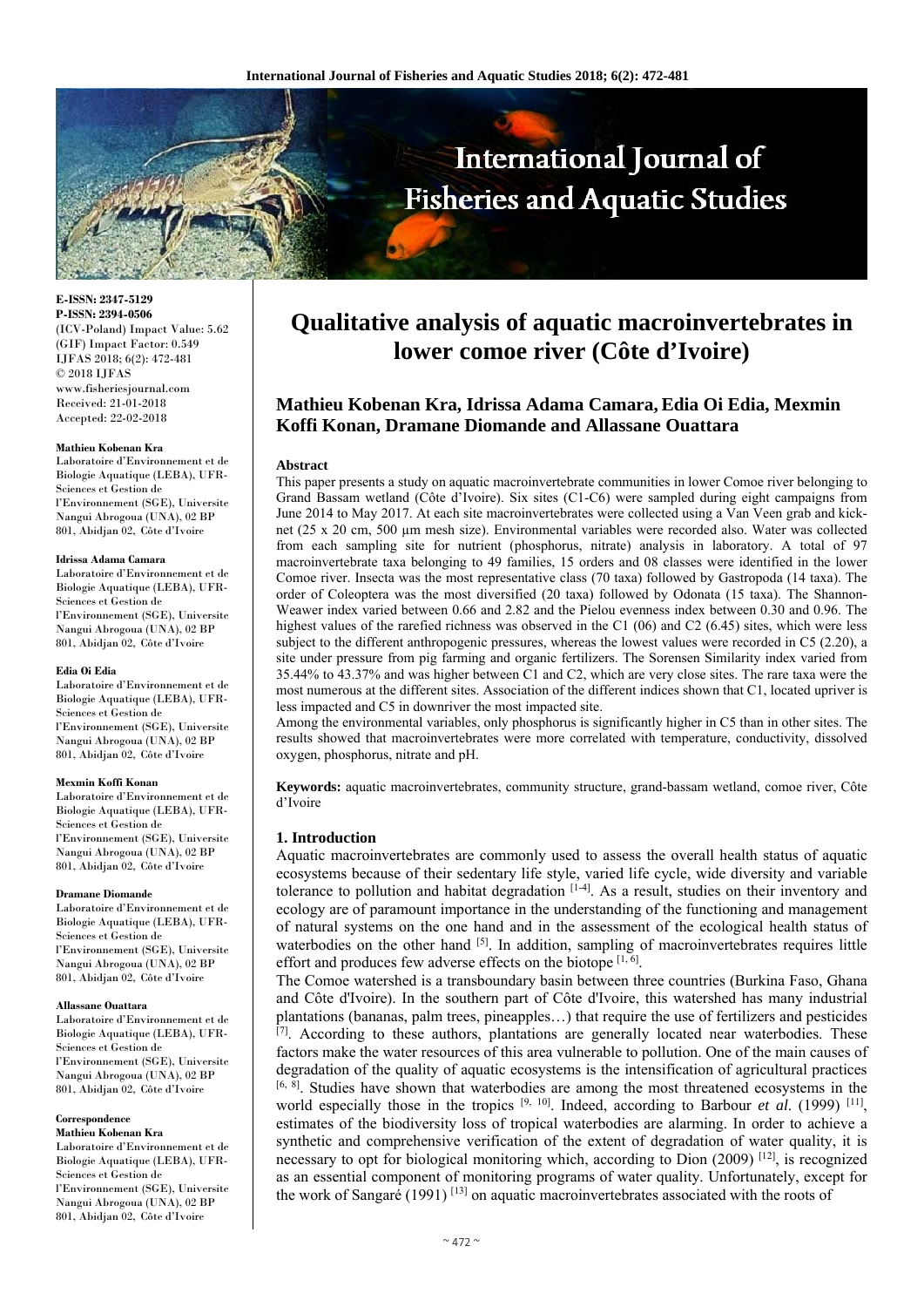*pistia stratiotes*, there are no data on macroinvertebrates in the lower Comoe river. The macroinvertebrates of these aquatic ecosystems are thus little known compared to those of other Ivorian's. This study aimed to: i) determine the composition and distribution of aquatic macroinvertebrates of the lower Comoe river, ii) assess the effect of environmental variables on the distribution of aquatic macroinvertebrates. The results obtained from this study would provide viable information which could be used to identify the impacts of pollution as well as the effectiveness of pollution control activities of the lower Comoe river which belongs to Grand Bassam wetland.

## **2. Materials and Methods**

## **2.1 Study area and sampling sites**

The study area includes the Grand-Bassam wetland which is

located in the southeast of Côte d'Ivoire. This region has an average altitude of 90 m, its climate is subequatorial with an average annual temperature ranged between 25 °C to 33 °C. The rainfall varies from 1400 to 2500 mm/year and an annual rate of humidity about 80 to 90  $\%$  <sup>[14]</sup>. This climate is characterized by four seasons: two dry seasons (mid-July to mid-September and December to March) and two rainy seasons (April to mid-July and mid-September to mid-November) [15]. Six sampling sites were selected in lower Comoe river (C1 to C6) (Figure 1). These sites were sampled during eight sampling campaigns from June 2014 to May 2017. Table 1 summarizes the characteristics of these sampling sites.



**Fig 1:** Location of the study area showing the six sampling sites of lower Comoe river (Côte d'Ivoire)

| <b>Sampling</b> |        | <b>Geographical positions (UTM)</b> |                                                                                   |                |
|-----------------|--------|-------------------------------------|-----------------------------------------------------------------------------------|----------------|
| <b>Sites</b>    |        |                                     | <b>Land use</b>                                                                   | Canopy $(\% )$ |
| C1              | 428687 | 591355                              | Cocoa, rubber tree and banana plantations                                         |                |
| C2              | 430759 | 586858                              | Village, cocoa and rubber tree plantations                                        |                |
| C3              | 429565 | 580382                              | Village, garbage dump, cocoa and rubber tree plantations                          |                |
| C4              | 427850 | 581464                              | Housing, palm nurseries and Cocoa plantations                                     |                |
| C5              | 425356 | 578530                              | Housing, organic fertilizer plant, pigsty, rubber tree and<br>coconut plantations |                |
| C6              | 420693 | 576758                              | Bridge, vegetable crops                                                           |                |

**Table 1:** Characteristics of the six study sampling sites in lower Comoe river (Côte d'Ivoire)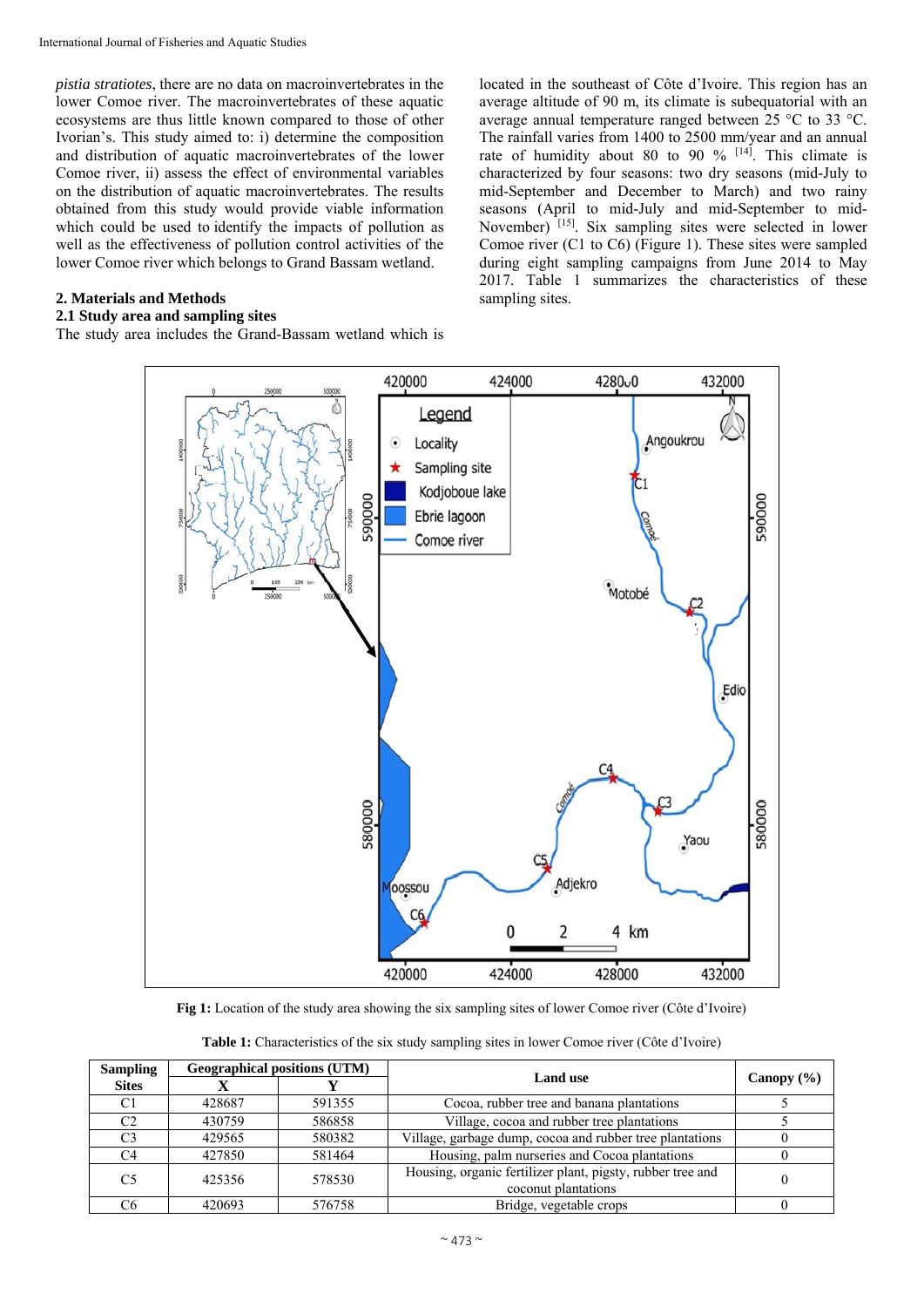## **2.2 Data collection**

Aquatic macroinvertebrates were sampled at the sites during the eight sampling campaigns with van Veen grab and a kicknet (25 x 20 cm, 500 µm mesh size).

The fauna of the native vegetation covering the banks of the river and aquatic macroinvertebrates associated with *Eichhornia crassipes* were harvested using the kick-net. Corcerning the van Veen grab, it was used to sample macroinvertebrates in the sediments.

In the laboratory, specimens were sorted and identified to the lowest possible taxonomic level using a stereomicroscope Olympus SZ  $(40 \times$  magnification) and a series of identification keys  $[16-22]$ . The two samples (1 by grab and 1 by kick-net) at each point and each campaign were pooled for analysis. In addition, temperature, pH, conductivity and dissolved oxygen were determined directly at the same sampling site with a portable multi-parameter (HANNA), water transparency was determined with a Secchi disc. Water was also collected with bottle of 1L at each sampling site for nutrients (phosphorus and nitrate) analysis in the laboratory using Rodier methods [23].

## **2.3 Data analysis**

In order to evaluate the structure of macroinvertebrate communities, Shannon-Weaver diversity index and Pielou evenness index were calculated. Taxonomic richness was rarefied in each site per sampling period. Precisely, rarefied richness was used to avoid any bias related to differences in abundances between samples  $[24]$ . The rarefaction was applied to the total taxonomic richness per site using the lowest abundance (71 individuals for this study) found in all sites as the target number of individuals [25]. The Sorensen similarity index was used to evaluate the similarity of macroinvertebrate communities between sites.

Before performing comparison analyses, data normality was checked using Shapiro test. Given the biotic and environment data distribution follow non-normal distribution (P˃0.05), the non parametric test of Kruskal-Wallis was performed to

compare data between sampling sites. When Kruskal-Wallis test is significant, Mann-Whitney test was used for pairwise comparison. The significance threshold was  $p = 0.05$ .

The occurrence percentage (FO) was calculated using the following formula:  $FO = (Ni/Nts) \times 100$ , with  $Ni =$  number of samples containing a given species  $i$ , and Nts = total number of samples collected. The FO was used to classify species following Dajoz  $(2000)$  <sup>[26]</sup>: FO>50: very frequent species; 25<FO ≤50: frequent species; FO≤25: rare species.

Canonical Correspondence Analysis (CCA) was used to assess relationships between macroinvertebrate distribution and environmental variables. A Monte Carlo permutation test was performed to assess the statistical significance of the environment variables and the full model to arrive at the significance of the first two axes. The environment variables used were temperature, conductivity, dissolved oxygen, transparency, pH, nutrients (phosphorus and nitrate). Taxa of macroinvertebrates representing at least twenty percent of occurrence were retained for this analysis. Analyses were conducted using the R package.

#### **3. Results**

## **3.1 Environment variables**

The table 2 shows the variations of environmental variables measured in the six studied sites.

Temperature ranged from 26.2°C (C1) to 33°C (C2). Conductivity varied between 34 µS/cm (C5) and 127 µS/cm (C6). The dissolved oxygen variation was situated between 0.45 mg/L (C4) and 61 mg/L (C4). The water transparency of the sites varied from 8 cm (C3) to 137 cm (C6). Concerning the pH, it varied from 6.49 (C4) to 7.9 (C6). Regarding the Phosphorus and nitrate, their values were low, varied from 0.01 mg/L (C1) to 0.58 mg/L (C3) and from 0.1 mg/L (C6) to 2.65 mg/L (C5) respectively.

Analysis showed significant differences of this parameter between this site and other sites (C1, C2, C3, C4 and C6) (Mann-Whitney,  $p<0.05$ ).

| <b>Parameters</b>         | C1                              | C2                             | C3                              | C4                               | C5                             | C6                               |
|---------------------------|---------------------------------|--------------------------------|---------------------------------|----------------------------------|--------------------------------|----------------------------------|
| Temperature $(^{\circ}C)$ | $28.93a$ (26.2-32.3)            | $28.94^{\circ}$ (26.7-33)      | $28.66^{\mathrm{a}}(27.1-32.6)$ | $29.01^{\circ}$ (27-31.8)        | $28.48a(27.1-32.3)$            | $28.35^{\mathrm{a}}$ (26.8-31.1) |
| Conductivity $(\mu S/cm)$ | $76.05^a$ (36-116.9)            | $80.04^{\text{a}}$ (36-118.9)  | 76.41 <sup>a</sup> (37-121.6)   | $69.91a$ (37-116.2)              | 78.03 <sup>a</sup> (34-121)    | $85.22^{\mathrm{a}}$ (36-127)    |
| Dissolved oxygen (mg/L)   | $6.24^{\mathrm{a}}$ (0.9-10.11) | $6.17a$ (2.04-8.11)            | $4.39a$ (2.14-7.73)             | $4.64^{\mathrm{a}}$ (0.45-61)    | $4.6^{\text{a}}$ (1.01-7.12)   | $4.26^{\mathrm{a}}$ (1-8.98)     |
| Transparency (cm)         | $27a$ (17-73)                   | $27.50^{\circ}$ (16-91)        | $32.50^{\circ}$ (8-105)         | $31a$ (13-87)                    | $35a$ (10-128)                 | $36.57a$ (11-137)                |
| pH                        | $6.98a$ (6.69-7.6)              | $7.09^{\rm a}$ (6.65-7.7)      | $6.85^{\mathrm{a}}$ (6.5-7.3)   | $6.89^{\mathrm{a}}$ $(6.49-7.5)$ | $7.11a$ (6.57-7.5)             | $7.02^{\text{a}} (6.67 - 7.9)$   |
| Phosphorus $(mg/L)$       | $0.09a$ (0.01-0.14)             | $0.09a$ (0.018-0.18)           | $0.07a$ (0.017-0.58)            | $0.10^a(0.035-0.13)$             | $0.19b$ (0.06-0.3)             | $0.10^a(0.06-0.23)$              |
| Nitrate $(mg/L)$          | $1.29^{\mathrm{a}}$ (0.3-1.77)  | $0.76^{\mathrm{a}}$ (0.2-1.71) | $0.81a$ (0.2-1.54)              | $0.81a$ (0.2-1.77)               | $0.49^{\mathrm{a}}$ (0.1-2.65) | $0.50^{\circ}$ (0.1-.77)         |

**Table 2**: Environmental variables measured at six sampling sites of lower Comoe river (Côte d'Ivoire).

**Note:** values are median (minimum and maximum are in parentheses). Different superscript letters (a, b) in a row show significant differences (Mann-Whitney, p˂0.05) between sites.

## **3.2 Composition and distribution of macroinvertebrates**

During this study, 97 taxa of aquatic macroinvertebrates belonging to 49 Families, 15 Orders and 08 Classes. The most representative group were Insecta (70 taxa) and Gasteropoda with 14 taxa (Table 4). Coleoptera was the most diversified order representing 20 taxa, followed by Odonata (15 taxa), Basomatophora (11 taxa) and Diptera (10 taxa). Libellulidae (Odonata) was the most represented family (10.31% of the taxa), followed by Chironomidae (Diptera) and Dytiscidae (Coleoptera) with 5.15% each. Only one species of freshwater crab was identified (*Uca tengeri*).

#### **3.3 Diversity indices**

The Shannon-Weaver index revealed that most of the study sites presented high diversity values (median  $>1.7$ ). The lowest diversity value was recorded at C5 (0.66), whereas the highest value was observed at C1 (2.82). In general, the Shannon-Weaver index is greater than 2 in 50% of the samples.

The Pielou's Evenness Index evolution is similar to Shannon-Weaver index with the lowest value in site C5 (0.37).

Concerning the rarefied richness, it varied from 2.20 to 6.45 with the lowest in site C5. The highest values of rarefied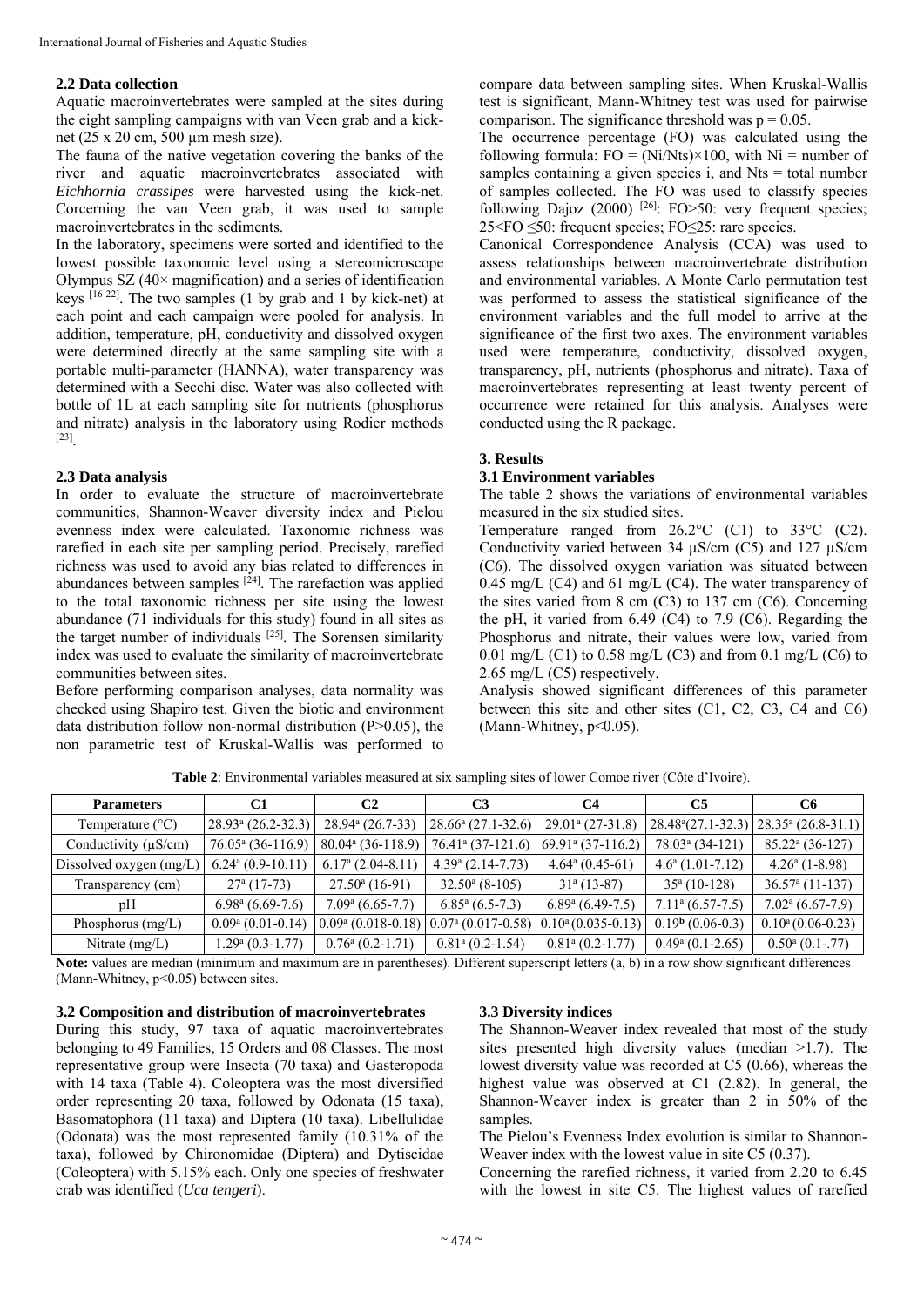richness correspond to sites C1 and C2.

Excepted to the Shannon-Weaver index and Pielou's Evenness Index, there were no significant differences (p< 0.05) between sites in any of the diversity indices, as evidenced by the Mann-Whitney (Figure 2).

The Sorensen similarity index varies from 35.44% (C3-C5) to 43.37% (C1-C2), it showed that the sites are relatively similar (Table 3).



**Fig 2**. Box-plots showing variation of Shannon-Weaver index (A), Pielou's Evenness index (B) and Rariefed taxonomic richness of lower Comoe river (C1-C6). Different letters (a and b) on box-plots denote significant differences between them (Mann-Whitney, *p*<0.05)

**Table 3.** Values of Sorensen similarity index between the six sampling sites (C1-C6) of lower Comoe river (Côte d'Ivoire)

|    | C <sub>1</sub> | C <sub>2</sub> | C <sub>3</sub> | C4    | C <sub>5</sub> | C <sub>6</sub> |
|----|----------------|----------------|----------------|-------|----------------|----------------|
| C1 |                | 43.37          | 39.50          | 39.50 | 35.66          | 37.90          |
| C2 |                |                | 40.93          | 40.00 | 39.34          | 40.67          |
| C3 |                |                |                | 40.00 | 37.20          | 35.44          |
| C4 |                |                |                |       | 39.79          | 41.08          |
| C5 |                |                |                |       |                | 41.66          |
| C6 |                |                |                |       |                |                |

#### **3.4 Frequency of occurrence**

Table 5 shows the percentages of the very common, frequent and rare taxa at the six sites. The percentages of very common taxa vary between 15.38 % to 20.40 %. Those of frequent taxa varied between 24.49 % to 33.33 %. Regarding rare taxa, they are the most numerous at all sites with percentages ranging from 47.62% to 60.61%.

Twenty taxa were common to the six sites. Indeed, nine (*Macrobrachium* sp*., Cloeon* sp*., Caenis* sp*., Pseudagrion* sp., *Macrodiplax cora, Pseudobagous Longulus, Polypedilum* sp*., Theodoxus* sp*., Corbula trigona)* had a high occurrence  $(FO \geq 50)$ .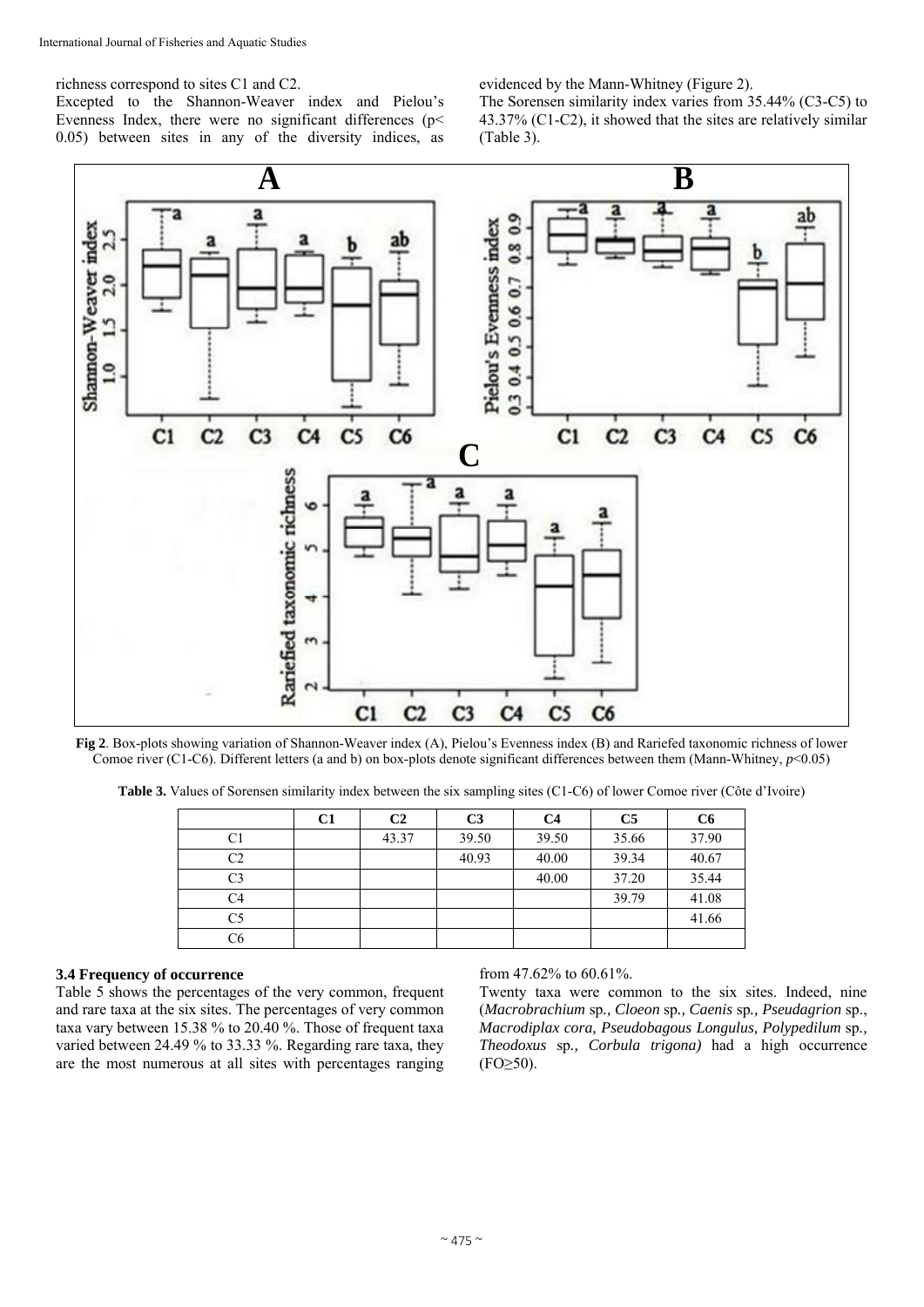|  | <b>Table 4:</b> List of the macroinvertebrates taxa found in the six sites of lower Comoe river (Côte d'Ivoire). |
|--|------------------------------------------------------------------------------------------------------------------|
|--|------------------------------------------------------------------------------------------------------------------|

|                |                                                                                                                                                                                                                                                                                                                                                                                                                                                                                                                                                                                                                                                                                                                                                                                                                                                                                                                                                                                  |                  |                         |                                                                                                                                 |        |        | Sampling sites      |             |        |
|----------------|----------------------------------------------------------------------------------------------------------------------------------------------------------------------------------------------------------------------------------------------------------------------------------------------------------------------------------------------------------------------------------------------------------------------------------------------------------------------------------------------------------------------------------------------------------------------------------------------------------------------------------------------------------------------------------------------------------------------------------------------------------------------------------------------------------------------------------------------------------------------------------------------------------------------------------------------------------------------------------|------------------|-------------------------|---------------------------------------------------------------------------------------------------------------------------------|--------|--------|---------------------|-------------|--------|
| <b>Class</b>   | Orders                                                                                                                                                                                                                                                                                                                                                                                                                                                                                                                                                                                                                                                                                                                                                                                                                                                                                                                                                                           | <b>Famillies</b> | Taxa                    |                                                                                                                                 |        |        |                     |             |        |
| Achaeta        |                                                                                                                                                                                                                                                                                                                                                                                                                                                                                                                                                                                                                                                                                                                                                                                                                                                                                                                                                                                  |                  |                         |                                                                                                                                 |        |        |                     | $\ast$      |        |
| Polychaeta     |                                                                                                                                                                                                                                                                                                                                                                                                                                                                                                                                                                                                                                                                                                                                                                                                                                                                                                                                                                                  |                  |                         |                                                                                                                                 |        |        | $\ast$              |             |        |
| Oligochaeta    |                                                                                                                                                                                                                                                                                                                                                                                                                                                                                                                                                                                                                                                                                                                                                                                                                                                                                                                                                                                  |                  |                         |                                                                                                                                 | **     | $\ast$ | $***$               | $\ast$      | $***$  |
| Malacostraca   | Amphipoda                                                                                                                                                                                                                                                                                                                                                                                                                                                                                                                                                                                                                                                                                                                                                                                                                                                                                                                                                                        | Gammaridae       | Gammarus sp.            | $\ast$                                                                                                                          | $\ast$ |        |                     | **          | $***$  |
|                | Decapoda                                                                                                                                                                                                                                                                                                                                                                                                                                                                                                                                                                                                                                                                                                                                                                                                                                                                                                                                                                         | Palaemonidae     | Macrobrachium felicinum |                                                                                                                                 |        | $\ast$ |                     |             |        |
|                | Macrobrachium vollenovenii<br>Macrobrachium sp.<br>Macrobrachium macrobrachion<br>Potamonautidae<br>Potamonautes clarus<br>Ocypodidae<br>Uca tangeri<br>Hydracarina<br>Baetidae<br>Ephemeroptera<br>Baetis sp.<br>Afrobaetodes sp.<br>Cloeon sp.<br>Pseudocleon sp.<br>Caenidae<br>Caenis sp.<br>Ephemerellidae<br>Ephemerella sp.<br>Heptageniidae<br>Epeorus sp.<br>Notonurus sp.<br>Ecdyonurus sp.<br>Leptophlebiidae<br>Adenophlebiodes sp.<br>Odonata<br>Coenagrionidae<br>Ceriagrion sp.<br>Coenagrion galbrum<br>Pseudagrion sp.<br>Libellulibidae<br>Chalcostephia sp.<br>Crocothemis sp.<br>Diplacodes lefebvrii<br>Libellula sp.<br>Macrodiplax cora<br>Pantala flavescens<br>Trithemis dorsalis<br>Urothemis sp.<br>Zyxomma petiolatum<br>Zygonyx torridae<br>Lestidae<br>Lestes plagiatus<br>Synlestidae<br>Chlorolestes fasciatus<br>Belostomatidae<br>Diplonychus sp.<br>Heteroptera<br>Corixidae<br>Micronecta sp.<br>Gerridae<br>Eurymetra sp.<br>Limnogonus sp. | $\ast$           | **                      | $\ast$                                                                                                                          | $\ast$ | **     | $\ast$              |             |        |
|                |                                                                                                                                                                                                                                                                                                                                                                                                                                                                                                                                                                                                                                                                                                                                                                                                                                                                                                                                                                                  |                  |                         |                                                                                                                                 | $***$  |        | *** *** *** ***     |             |        |
|                |                                                                                                                                                                                                                                                                                                                                                                                                                                                                                                                                                                                                                                                                                                                                                                                                                                                                                                                                                                                  |                  |                         |                                                                                                                                 |        |        |                     |             | $\ast$ |
|                |                                                                                                                                                                                                                                                                                                                                                                                                                                                                                                                                                                                                                                                                                                                                                                                                                                                                                                                                                                                  |                  |                         |                                                                                                                                 |        | $\ast$ |                     |             |        |
|                |                                                                                                                                                                                                                                                                                                                                                                                                                                                                                                                                                                                                                                                                                                                                                                                                                                                                                                                                                                                  |                  |                         |                                                                                                                                 | **     | $***$  | $***$               | **          |        |
| Arachnida      |                                                                                                                                                                                                                                                                                                                                                                                                                                                                                                                                                                                                                                                                                                                                                                                                                                                                                                                                                                                  |                  |                         |                                                                                                                                 | $\ast$ | $\ast$ | $\ast$              |             |        |
| <b>Insecta</b> |                                                                                                                                                                                                                                                                                                                                                                                                                                                                                                                                                                                                                                                                                                                                                                                                                                                                                                                                                                                  |                  |                         | C1 C2 C3 C4 C5 C6<br>***<br>$\ast$<br>*** ***<br>***<br>$\ast$<br>*** ***<br>$**$<br>$***$<br>$***$<br>$***$<br>$***$<br>$\ast$ | **     | $\ast$ | $***$               | $***$       | $\ast$ |
|                |                                                                                                                                                                                                                                                                                                                                                                                                                                                                                                                                                                                                                                                                                                                                                                                                                                                                                                                                                                                  |                  |                         |                                                                                                                                 |        | $\ast$ |                     |             |        |
|                |                                                                                                                                                                                                                                                                                                                                                                                                                                                                                                                                                                                                                                                                                                                                                                                                                                                                                                                                                                                  |                  |                         |                                                                                                                                 |        | $***$  |                     | *** *** *** |        |
|                |                                                                                                                                                                                                                                                                                                                                                                                                                                                                                                                                                                                                                                                                                                                                                                                                                                                                                                                                                                                  |                  |                         |                                                                                                                                 | $\ast$ |        |                     |             | $\ast$ |
|                |                                                                                                                                                                                                                                                                                                                                                                                                                                                                                                                                                                                                                                                                                                                                                                                                                                                                                                                                                                                  |                  |                         |                                                                                                                                 | $***$  | **     |                     | *** ***     | $**$   |
|                | Rhagadotarsus sp.                                                                                                                                                                                                                                                                                                                                                                                                                                                                                                                                                                                                                                                                                                                                                                                                                                                                                                                                                                |                  |                         |                                                                                                                                 |        | $\ast$ | $\ast$              |             |        |
|                |                                                                                                                                                                                                                                                                                                                                                                                                                                                                                                                                                                                                                                                                                                                                                                                                                                                                                                                                                                                  |                  |                         |                                                                                                                                 |        |        |                     | $\ast$      |        |
|                |                                                                                                                                                                                                                                                                                                                                                                                                                                                                                                                                                                                                                                                                                                                                                                                                                                                                                                                                                                                  |                  |                         | $\ast$                                                                                                                          |        |        |                     |             |        |
|                |                                                                                                                                                                                                                                                                                                                                                                                                                                                                                                                                                                                                                                                                                                                                                                                                                                                                                                                                                                                  |                  |                         |                                                                                                                                 |        |        |                     | *           | $\ast$ |
|                |                                                                                                                                                                                                                                                                                                                                                                                                                                                                                                                                                                                                                                                                                                                                                                                                                                                                                                                                                                                  |                  |                         |                                                                                                                                 |        |        | $**$                | $\ast$      | $\ast$ |
|                |                                                                                                                                                                                                                                                                                                                                                                                                                                                                                                                                                                                                                                                                                                                                                                                                                                                                                                                                                                                  |                  |                         |                                                                                                                                 |        | $\ast$ |                     | $\ast$      | $\ast$ |
|                |                                                                                                                                                                                                                                                                                                                                                                                                                                                                                                                                                                                                                                                                                                                                                                                                                                                                                                                                                                                  |                  |                         |                                                                                                                                 |        | $\ast$ |                     | $\ast$      |        |
|                |                                                                                                                                                                                                                                                                                                                                                                                                                                                                                                                                                                                                                                                                                                                                                                                                                                                                                                                                                                                  |                  |                         |                                                                                                                                 |        | $***$  |                     | *** *** *** |        |
|                |                                                                                                                                                                                                                                                                                                                                                                                                                                                                                                                                                                                                                                                                                                                                                                                                                                                                                                                                                                                  |                  |                         |                                                                                                                                 | $\ast$ | $\ast$ |                     |             | $\ast$ |
|                |                                                                                                                                                                                                                                                                                                                                                                                                                                                                                                                                                                                                                                                                                                                                                                                                                                                                                                                                                                                  |                  |                         |                                                                                                                                 | $\ast$ | $\ast$ | $***$               | $\ast$      | $\ast$ |
|                |                                                                                                                                                                                                                                                                                                                                                                                                                                                                                                                                                                                                                                                                                                                                                                                                                                                                                                                                                                                  |                  |                         |                                                                                                                                 |        |        | $\ast$              | $\ast$      | *      |
|                |                                                                                                                                                                                                                                                                                                                                                                                                                                                                                                                                                                                                                                                                                                                                                                                                                                                                                                                                                                                  |                  |                         |                                                                                                                                 | $\ast$ |        | $\ast$              | $\ast$      | $\ast$ |
|                |                                                                                                                                                                                                                                                                                                                                                                                                                                                                                                                                                                                                                                                                                                                                                                                                                                                                                                                                                                                  |                  |                         |                                                                                                                                 |        |        | *** *** *** *** *** |             |        |
|                |                                                                                                                                                                                                                                                                                                                                                                                                                                                                                                                                                                                                                                                                                                                                                                                                                                                                                                                                                                                  |                  |                         |                                                                                                                                 | $\ast$ | $\ast$ | $***$               |             |        |
|                |                                                                                                                                                                                                                                                                                                                                                                                                                                                                                                                                                                                                                                                                                                                                                                                                                                                                                                                                                                                  |                  |                         |                                                                                                                                 |        | $***$  | $\ast$              | **          | $\ast$ |
|                |                                                                                                                                                                                                                                                                                                                                                                                                                                                                                                                                                                                                                                                                                                                                                                                                                                                                                                                                                                                  |                  |                         |                                                                                                                                 |        |        | ∗                   |             | **     |
|                |                                                                                                                                                                                                                                                                                                                                                                                                                                                                                                                                                                                                                                                                                                                                                                                                                                                                                                                                                                                  |                  |                         |                                                                                                                                 |        |        |                     | $\ast$      |        |
|                |                                                                                                                                                                                                                                                                                                                                                                                                                                                                                                                                                                                                                                                                                                                                                                                                                                                                                                                                                                                  |                  |                         |                                                                                                                                 | $\ast$ |        |                     | $\ast$      | $\ast$ |
|                |                                                                                                                                                                                                                                                                                                                                                                                                                                                                                                                                                                                                                                                                                                                                                                                                                                                                                                                                                                                  |                  |                         |                                                                                                                                 |        |        |                     | $\ast$      |        |
|                |                                                                                                                                                                                                                                                                                                                                                                                                                                                                                                                                                                                                                                                                                                                                                                                                                                                                                                                                                                                  |                  |                         |                                                                                                                                 | $\ast$ | $\ast$ |                     | $\ast$      |        |
|                |                                                                                                                                                                                                                                                                                                                                                                                                                                                                                                                                                                                                                                                                                                                                                                                                                                                                                                                                                                                  |                  |                         |                                                                                                                                 | $\ast$ | $\ast$ |                     | *** **      |        |
|                |                                                                                                                                                                                                                                                                                                                                                                                                                                                                                                                                                                                                                                                                                                                                                                                                                                                                                                                                                                                  |                  |                         |                                                                                                                                 |        |        | $\ast$              |             |        |
|                |                                                                                                                                                                                                                                                                                                                                                                                                                                                                                                                                                                                                                                                                                                                                                                                                                                                                                                                                                                                  |                  |                         |                                                                                                                                 | $***$  | $***$  | $\ast$              |             | $\ast$ |
|                |                                                                                                                                                                                                                                                                                                                                                                                                                                                                                                                                                                                                                                                                                                                                                                                                                                                                                                                                                                                  |                  |                         |                                                                                                                                 | $\ast$ |        |                     | $\ast$      | $\ast$ |
|                |                                                                                                                                                                                                                                                                                                                                                                                                                                                                                                                                                                                                                                                                                                                                                                                                                                                                                                                                                                                  |                  |                         |                                                                                                                                 | $\ast$ |        | $\ast$              |             | **     |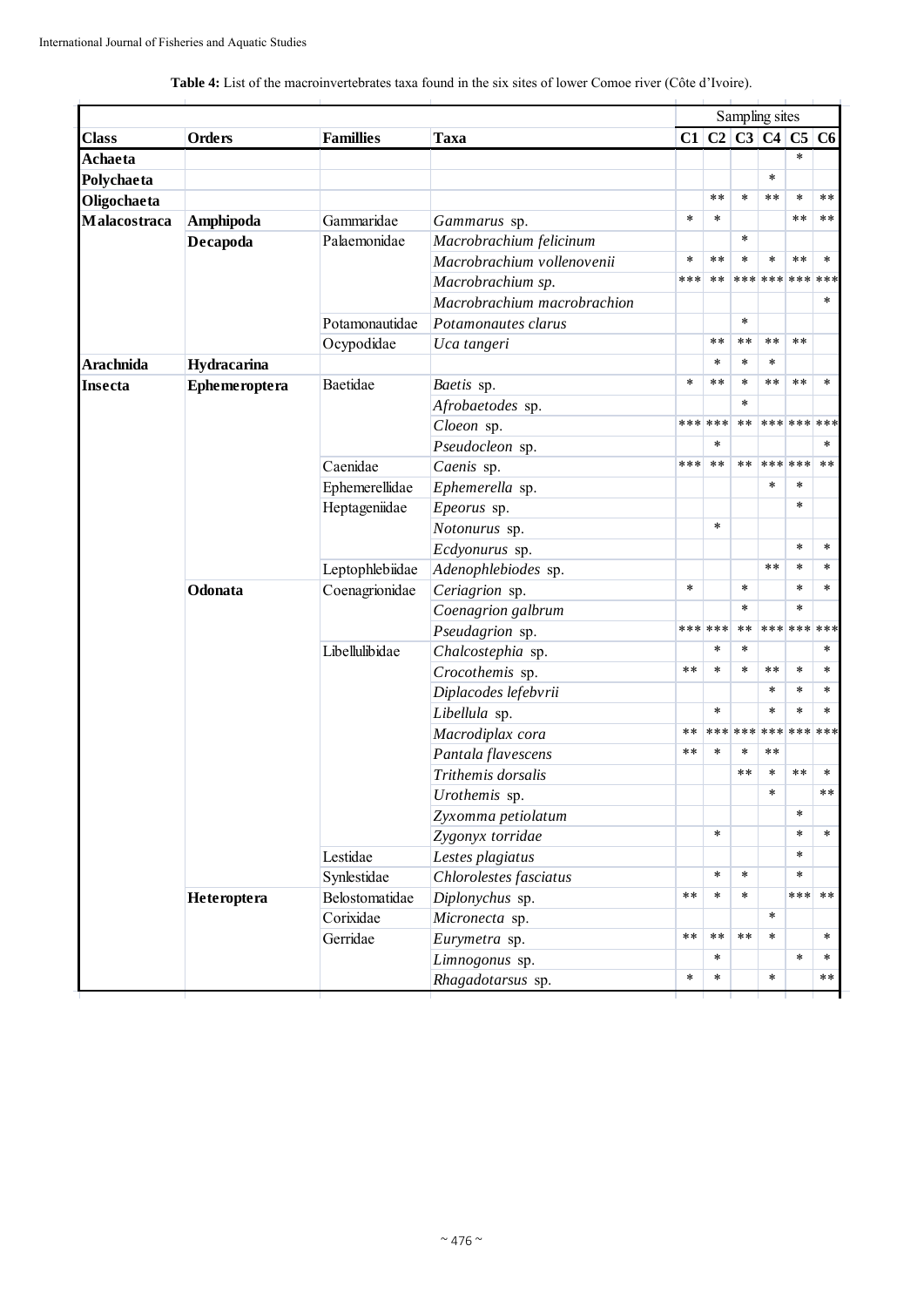|                |                                                                                                                                                                                                                                                                                                                                                                                                                                                                                                                                                                                                                                                                                                                                                                                                                                                                                                                                                                                                                                                                                                                                                                                                                                                                                                                                                                                                                                                                                                                                                                                                                   |                  |                  |                                                                                                                                                                                                                                                                                            |                                   | Sampling sites  |               |                 |       |
|----------------|-------------------------------------------------------------------------------------------------------------------------------------------------------------------------------------------------------------------------------------------------------------------------------------------------------------------------------------------------------------------------------------------------------------------------------------------------------------------------------------------------------------------------------------------------------------------------------------------------------------------------------------------------------------------------------------------------------------------------------------------------------------------------------------------------------------------------------------------------------------------------------------------------------------------------------------------------------------------------------------------------------------------------------------------------------------------------------------------------------------------------------------------------------------------------------------------------------------------------------------------------------------------------------------------------------------------------------------------------------------------------------------------------------------------------------------------------------------------------------------------------------------------------------------------------------------------------------------------------------------------|------------------|------------------|--------------------------------------------------------------------------------------------------------------------------------------------------------------------------------------------------------------------------------------------------------------------------------------------|-----------------------------------|-----------------|---------------|-----------------|-------|
| <b>Class</b>   | Orders                                                                                                                                                                                                                                                                                                                                                                                                                                                                                                                                                                                                                                                                                                                                                                                                                                                                                                                                                                                                                                                                                                                                                                                                                                                                                                                                                                                                                                                                                                                                                                                                            | <b>Famillies</b> | Taxa             |                                                                                                                                                                                                                                                                                            |                                   |                 |               |                 |       |
| Insecta        | Heteroptera                                                                                                                                                                                                                                                                                                                                                                                                                                                                                                                                                                                                                                                                                                                                                                                                                                                                                                                                                                                                                                                                                                                                                                                                                                                                                                                                                                                                                                                                                                                                                                                                       | Naucoridae       | Laccocoris sp.   |                                                                                                                                                                                                                                                                                            |                                   |                 | $\ast$        |                 |       |
|                |                                                                                                                                                                                                                                                                                                                                                                                                                                                                                                                                                                                                                                                                                                                                                                                                                                                                                                                                                                                                                                                                                                                                                                                                                                                                                                                                                                                                                                                                                                                                                                                                                   |                  | Naucoris sp.     | $\ast$                                                                                                                                                                                                                                                                                     |                                   |                 | $\ast$        |                 |       |
|                |                                                                                                                                                                                                                                                                                                                                                                                                                                                                                                                                                                                                                                                                                                                                                                                                                                                                                                                                                                                                                                                                                                                                                                                                                                                                                                                                                                                                                                                                                                                                                                                                                   | Nepidae          | Ranatra linearis |                                                                                                                                                                                                                                                                                            | $\ast$                            |                 | $\ast$        |                 |       |
|                | Notonectidae<br>Notonecta sp.<br>Anisops<br>Veliidae<br>Microvelia sp.<br>Ecnomidae<br>Trichoptera<br>Ecnomus sp.<br>Hydropsychidae<br>Polymorphanisus sp.<br>Leptoceridae<br>Trianodes sp.<br>Ecnomidae<br>Ecnomus sp.<br>Curculionidae<br>Coleoptera<br>Cytobagous sp.<br>Pseudobagous Longulus<br>Dytiscidae<br>Bidessus sp.<br>Hydaticus sp.<br>Hydrovatus sp.<br>Hyphydrus<br>Laccophilus sp.<br>Helodidae<br>Hydrocyphon sp.<br>Elmidae<br>Elmis sp.<br>Limnius sp.<br>Macronychus sp.<br>Potamodytes sp.<br>Gyrinidae<br>Orectogyrus sp.<br>Haliplidae<br>Haliplus sp.<br>Hydrochidae<br>Hydrochus sp.<br>Hydrophilidae<br>Amphiops sp.<br>Enochrus sp.<br>Hydrobius sp.<br>Laccobius sp.<br>Noteridae<br>Hydrocanthus sp.<br>Chironomidae<br>Ablabesmyia sp.<br><b>Diptera</b><br>Chironomus sp.<br>Cryptochironomus sp.<br>Polypedilum deletum<br>Stictochironomus sp.<br>Athericidae<br>Atherix sp.<br>Ceratopogonidae <i>Culicoides</i> sp.<br>Culicidae<br>Culex sp.<br>Dixidae<br>Dixa sp.<br>Rhagionidae<br>Rhagionidae<br>Ampullarridae<br>Lanistes varicus<br><b>Basomatophora</b><br>Pila sp.<br>Bithiyniidae<br>Gabbiella sp.<br>Gabbiella africana<br>Lymnaea natalensis<br>Lymnaeidae<br>Thiaridae<br>Melanoides tuberculata<br>Pachymelania byronensis<br>Pachymelania fusca<br>Pachymelania fusca quadriseriata<br>Planorbidae<br>Biomphalaria pfeifferi<br>Indoplanorbis exustus<br>Archeagasteropoda Neritidae<br>Neritina sp.<br>Neripteron sp.<br>Theodoxus sp.<br><b>Eulamellibranchia</b><br>Corbulidae<br>Corbula trigona<br>Iphigenia delesserti<br><b>Taxonomic richness</b><br>97 |                  |                  |                                                                                                                                                                                                                                                                                            |                                   |                 |               |                 |       |
|                |                                                                                                                                                                                                                                                                                                                                                                                                                                                                                                                                                                                                                                                                                                                                                                                                                                                                                                                                                                                                                                                                                                                                                                                                                                                                                                                                                                                                                                                                                                                                                                                                                   |                  |                  |                                                                                                                                                                                                                                                                                            |                                   |                 |               |                 |       |
|                |                                                                                                                                                                                                                                                                                                                                                                                                                                                                                                                                                                                                                                                                                                                                                                                                                                                                                                                                                                                                                                                                                                                                                                                                                                                                                                                                                                                                                                                                                                                                                                                                                   |                  |                  | $\ast$ $\ast$                                                                                                                                                                                                                                                                              | $\ast$                            | $\ast$          | $* *$         | $\star$ $\star$ | **    |
|                |                                                                                                                                                                                                                                                                                                                                                                                                                                                                                                                                                                                                                                                                                                                                                                                                                                                                                                                                                                                                                                                                                                                                                                                                                                                                                                                                                                                                                                                                                                                                                                                                                   |                  |                  | $\ast$                                                                                                                                                                                                                                                                                     | $\ast$                            |                 |               | $\ast$          |       |
|                |                                                                                                                                                                                                                                                                                                                                                                                                                                                                                                                                                                                                                                                                                                                                                                                                                                                                                                                                                                                                                                                                                                                                                                                                                                                                                                                                                                                                                                                                                                                                                                                                                   |                  |                  |                                                                                                                                                                                                                                                                                            |                                   | $\star$         |               | $\ast$          |       |
|                |                                                                                                                                                                                                                                                                                                                                                                                                                                                                                                                                                                                                                                                                                                                                                                                                                                                                                                                                                                                                                                                                                                                                                                                                                                                                                                                                                                                                                                                                                                                                                                                                                   |                  |                  | $\ast$                                                                                                                                                                                                                                                                                     | $\ast$                            | $\ast$          |               |                 |       |
|                |                                                                                                                                                                                                                                                                                                                                                                                                                                                                                                                                                                                                                                                                                                                                                                                                                                                                                                                                                                                                                                                                                                                                                                                                                                                                                                                                                                                                                                                                                                                                                                                                                   |                  |                  | $C1$ $C2$ $C3$ $C4$ $C5$ $C6$<br>*** *** *** *** *** ***<br>$\ast$ $\ast$<br>$\ast$<br>$* *$<br>$\ast$<br>$\ast$<br>$\ast$<br>$* *$<br>×<br>$\ast$<br>$\ast$<br>$\ast$<br>$\ast$<br>$* *$<br>**<br>$\ast\ast$<br>***<br>$**$<br>$\ast$<br>$\ast$<br>*** *** *** ***<br>$\ast$<br>***<br>** |                                   |                 |               |                 |       |
|                |                                                                                                                                                                                                                                                                                                                                                                                                                                                                                                                                                                                                                                                                                                                                                                                                                                                                                                                                                                                                                                                                                                                                                                                                                                                                                                                                                                                                                                                                                                                                                                                                                   |                  |                  |                                                                                                                                                                                                                                                                                            |                                   |                 |               | $\ast$          |       |
|                |                                                                                                                                                                                                                                                                                                                                                                                                                                                                                                                                                                                                                                                                                                                                                                                                                                                                                                                                                                                                                                                                                                                                                                                                                                                                                                                                                                                                                                                                                                                                                                                                                   |                  |                  |                                                                                                                                                                                                                                                                                            |                                   |                 |               |                 |       |
|                |                                                                                                                                                                                                                                                                                                                                                                                                                                                                                                                                                                                                                                                                                                                                                                                                                                                                                                                                                                                                                                                                                                                                                                                                                                                                                                                                                                                                                                                                                                                                                                                                                   |                  |                  |                                                                                                                                                                                                                                                                                            |                                   |                 |               |                 |       |
|                |                                                                                                                                                                                                                                                                                                                                                                                                                                                                                                                                                                                                                                                                                                                                                                                                                                                                                                                                                                                                                                                                                                                                                                                                                                                                                                                                                                                                                                                                                                                                                                                                                   |                  |                  |                                                                                                                                                                                                                                                                                            | $\ast$                            | $* *$           | $\ast$        | $\ast$          |       |
|                |                                                                                                                                                                                                                                                                                                                                                                                                                                                                                                                                                                                                                                                                                                                                                                                                                                                                                                                                                                                                                                                                                                                                                                                                                                                                                                                                                                                                                                                                                                                                                                                                                   |                  |                  |                                                                                                                                                                                                                                                                                            | **                                | ***             | **            | *** ***         |       |
|                |                                                                                                                                                                                                                                                                                                                                                                                                                                                                                                                                                                                                                                                                                                                                                                                                                                                                                                                                                                                                                                                                                                                                                                                                                                                                                                                                                                                                                                                                                                                                                                                                                   |                  |                  |                                                                                                                                                                                                                                                                                            |                                   |                 |               |                 |       |
|                |                                                                                                                                                                                                                                                                                                                                                                                                                                                                                                                                                                                                                                                                                                                                                                                                                                                                                                                                                                                                                                                                                                                                                                                                                                                                                                                                                                                                                                                                                                                                                                                                                   |                  |                  |                                                                                                                                                                                                                                                                                            |                                   | $\star$         | $\ast$        |                 |       |
|                |                                                                                                                                                                                                                                                                                                                                                                                                                                                                                                                                                                                                                                                                                                                                                                                                                                                                                                                                                                                                                                                                                                                                                                                                                                                                                                                                                                                                                                                                                                                                                                                                                   |                  |                  |                                                                                                                                                                                                                                                                                            | $\ast$                            |                 |               |                 |       |
|                |                                                                                                                                                                                                                                                                                                                                                                                                                                                                                                                                                                                                                                                                                                                                                                                                                                                                                                                                                                                                                                                                                                                                                                                                                                                                                                                                                                                                                                                                                                                                                                                                                   |                  |                  |                                                                                                                                                                                                                                                                                            |                                   |                 |               |                 |       |
|                |                                                                                                                                                                                                                                                                                                                                                                                                                                                                                                                                                                                                                                                                                                                                                                                                                                                                                                                                                                                                                                                                                                                                                                                                                                                                                                                                                                                                                                                                                                                                                                                                                   |                  |                  |                                                                                                                                                                                                                                                                                            |                                   |                 | $\ast$        | $\star$ $\star$ |       |
|                |                                                                                                                                                                                                                                                                                                                                                                                                                                                                                                                                                                                                                                                                                                                                                                                                                                                                                                                                                                                                                                                                                                                                                                                                                                                                                                                                                                                                                                                                                                                                                                                                                   |                  |                  |                                                                                                                                                                                                                                                                                            |                                   |                 |               | $\ast$          |       |
|                |                                                                                                                                                                                                                                                                                                                                                                                                                                                                                                                                                                                                                                                                                                                                                                                                                                                                                                                                                                                                                                                                                                                                                                                                                                                                                                                                                                                                                                                                                                                                                                                                                   |                  |                  |                                                                                                                                                                                                                                                                                            |                                   | $\ast$          | $\ast$        | $\star$         |       |
|                |                                                                                                                                                                                                                                                                                                                                                                                                                                                                                                                                                                                                                                                                                                                                                                                                                                                                                                                                                                                                                                                                                                                                                                                                                                                                                                                                                                                                                                                                                                                                                                                                                   |                  |                  |                                                                                                                                                                                                                                                                                            |                                   |                 | $\ast$        |                 |       |
|                |                                                                                                                                                                                                                                                                                                                                                                                                                                                                                                                                                                                                                                                                                                                                                                                                                                                                                                                                                                                                                                                                                                                                                                                                                                                                                                                                                                                                                                                                                                                                                                                                                   |                  |                  |                                                                                                                                                                                                                                                                                            |                                   |                 | $\ast$        |                 |       |
|                |                                                                                                                                                                                                                                                                                                                                                                                                                                                                                                                                                                                                                                                                                                                                                                                                                                                                                                                                                                                                                                                                                                                                                                                                                                                                                                                                                                                                                                                                                                                                                                                                                   |                  |                  |                                                                                                                                                                                                                                                                                            |                                   |                 |               | $\ast$          |       |
|                |                                                                                                                                                                                                                                                                                                                                                                                                                                                                                                                                                                                                                                                                                                                                                                                                                                                                                                                                                                                                                                                                                                                                                                                                                                                                                                                                                                                                                                                                                                                                                                                                                   |                  |                  |                                                                                                                                                                                                                                                                                            |                                   | $* *$           | $\ast$        |                 |       |
|                |                                                                                                                                                                                                                                                                                                                                                                                                                                                                                                                                                                                                                                                                                                                                                                                                                                                                                                                                                                                                                                                                                                                                                                                                                                                                                                                                                                                                                                                                                                                                                                                                                   |                  |                  |                                                                                                                                                                                                                                                                                            |                                   |                 |               |                 |       |
|                |                                                                                                                                                                                                                                                                                                                                                                                                                                                                                                                                                                                                                                                                                                                                                                                                                                                                                                                                                                                                                                                                                                                                                                                                                                                                                                                                                                                                                                                                                                                                                                                                                   |                  |                  |                                                                                                                                                                                                                                                                                            | $**$                              |                 |               | $\star\star$    |       |
|                |                                                                                                                                                                                                                                                                                                                                                                                                                                                                                                                                                                                                                                                                                                                                                                                                                                                                                                                                                                                                                                                                                                                                                                                                                                                                                                                                                                                                                                                                                                                                                                                                                   |                  |                  |                                                                                                                                                                                                                                                                                            |                                   |                 |               | $\ast$          |       |
|                |                                                                                                                                                                                                                                                                                                                                                                                                                                                                                                                                                                                                                                                                                                                                                                                                                                                                                                                                                                                                                                                                                                                                                                                                                                                                                                                                                                                                                                                                                                                                                                                                                   |                  |                  |                                                                                                                                                                                                                                                                                            |                                   |                 | $\ast$        | $\ast$          |       |
|                |                                                                                                                                                                                                                                                                                                                                                                                                                                                                                                                                                                                                                                                                                                                                                                                                                                                                                                                                                                                                                                                                                                                                                                                                                                                                                                                                                                                                                                                                                                                                                                                                                   |                  |                  |                                                                                                                                                                                                                                                                                            |                                   |                 |               | $\ast$          |       |
|                |                                                                                                                                                                                                                                                                                                                                                                                                                                                                                                                                                                                                                                                                                                                                                                                                                                                                                                                                                                                                                                                                                                                                                                                                                                                                                                                                                                                                                                                                                                                                                                                                                   |                  |                  |                                                                                                                                                                                                                                                                                            | $\ast$                            |                 | $\ast$        | $* *$           |       |
|                |                                                                                                                                                                                                                                                                                                                                                                                                                                                                                                                                                                                                                                                                                                                                                                                                                                                                                                                                                                                                                                                                                                                                                                                                                                                                                                                                                                                                                                                                                                                                                                                                                   |                  |                  |                                                                                                                                                                                                                                                                                            | $\ast$                            |                 | $\ast$        | $**$            |       |
|                |                                                                                                                                                                                                                                                                                                                                                                                                                                                                                                                                                                                                                                                                                                                                                                                                                                                                                                                                                                                                                                                                                                                                                                                                                                                                                                                                                                                                                                                                                                                                                                                                                   |                  |                  |                                                                                                                                                                                                                                                                                            |                                   |                 | $\ast$        | $\ast$          |       |
|                |                                                                                                                                                                                                                                                                                                                                                                                                                                                                                                                                                                                                                                                                                                                                                                                                                                                                                                                                                                                                                                                                                                                                                                                                                                                                                                                                                                                                                                                                                                                                                                                                                   |                  |                  |                                                                                                                                                                                                                                                                                            | **                                | ***             | **            | $\star\star$    | ***   |
|                |                                                                                                                                                                                                                                                                                                                                                                                                                                                                                                                                                                                                                                                                                                                                                                                                                                                                                                                                                                                                                                                                                                                                                                                                                                                                                                                                                                                                                                                                                                                                                                                                                   |                  |                  |                                                                                                                                                                                                                                                                                            | ×                                 |                 |               |                 |       |
|                |                                                                                                                                                                                                                                                                                                                                                                                                                                                                                                                                                                                                                                                                                                                                                                                                                                                                                                                                                                                                                                                                                                                                                                                                                                                                                                                                                                                                                                                                                                                                                                                                                   |                  |                  |                                                                                                                                                                                                                                                                                            | $\ast$                            |                 |               |                 |       |
|                |                                                                                                                                                                                                                                                                                                                                                                                                                                                                                                                                                                                                                                                                                                                                                                                                                                                                                                                                                                                                                                                                                                                                                                                                                                                                                                                                                                                                                                                                                                                                                                                                                   |                  |                  |                                                                                                                                                                                                                                                                                            | **                                | $\ast$          | $\ast$        |                 |       |
|                |                                                                                                                                                                                                                                                                                                                                                                                                                                                                                                                                                                                                                                                                                                                                                                                                                                                                                                                                                                                                                                                                                                                                                                                                                                                                                                                                                                                                                                                                                                                                                                                                                   |                  |                  |                                                                                                                                                                                                                                                                                            | $\ast$                            | $\ast$          | $\ast$        |                 |       |
|                |                                                                                                                                                                                                                                                                                                                                                                                                                                                                                                                                                                                                                                                                                                                                                                                                                                                                                                                                                                                                                                                                                                                                                                                                                                                                                                                                                                                                                                                                                                                                                                                                                   |                  |                  |                                                                                                                                                                                                                                                                                            | $\ast$                            |                 |               |                 |       |
|                |                                                                                                                                                                                                                                                                                                                                                                                                                                                                                                                                                                                                                                                                                                                                                                                                                                                                                                                                                                                                                                                                                                                                                                                                                                                                                                                                                                                                                                                                                                                                                                                                                   |                  |                  |                                                                                                                                                                                                                                                                                            | $\ast$                            | $\ast$          | $\ast$        | $* *$           |       |
| Gasteropoda    |                                                                                                                                                                                                                                                                                                                                                                                                                                                                                                                                                                                                                                                                                                                                                                                                                                                                                                                                                                                                                                                                                                                                                                                                                                                                                                                                                                                                                                                                                                                                                                                                                   |                  |                  |                                                                                                                                                                                                                                                                                            | ***                               | $\ast$          | $\ast$        | $\ast$          |       |
|                |                                                                                                                                                                                                                                                                                                                                                                                                                                                                                                                                                                                                                                                                                                                                                                                                                                                                                                                                                                                                                                                                                                                                                                                                                                                                                                                                                                                                                                                                                                                                                                                                                   |                  |                  |                                                                                                                                                                                                                                                                                            |                                   | $\ast$          | $\ast$        |                 |       |
|                |                                                                                                                                                                                                                                                                                                                                                                                                                                                                                                                                                                                                                                                                                                                                                                                                                                                                                                                                                                                                                                                                                                                                                                                                                                                                                                                                                                                                                                                                                                                                                                                                                   |                  |                  |                                                                                                                                                                                                                                                                                            | $\ast$                            |                 | $* *$         | $\star$         |       |
|                |                                                                                                                                                                                                                                                                                                                                                                                                                                                                                                                                                                                                                                                                                                                                                                                                                                                                                                                                                                                                                                                                                                                                                                                                                                                                                                                                                                                                                                                                                                                                                                                                                   |                  |                  |                                                                                                                                                                                                                                                                                            | $\ast$                            | $\star$ $\star$ |               |                 |       |
|                |                                                                                                                                                                                                                                                                                                                                                                                                                                                                                                                                                                                                                                                                                                                                                                                                                                                                                                                                                                                                                                                                                                                                                                                                                                                                                                                                                                                                                                                                                                                                                                                                                   |                  |                  |                                                                                                                                                                                                                                                                                            | ***                               | $**$            | **            | $\ast$          |       |
|                |                                                                                                                                                                                                                                                                                                                                                                                                                                                                                                                                                                                                                                                                                                                                                                                                                                                                                                                                                                                                                                                                                                                                                                                                                                                                                                                                                                                                                                                                                                                                                                                                                   |                  |                  |                                                                                                                                                                                                                                                                                            | $\ast$                            | $**$            | **            | $**$            |       |
|                |                                                                                                                                                                                                                                                                                                                                                                                                                                                                                                                                                                                                                                                                                                                                                                                                                                                                                                                                                                                                                                                                                                                                                                                                                                                                                                                                                                                                                                                                                                                                                                                                                   |                  |                  |                                                                                                                                                                                                                                                                                            | $* *$                             | ***             |               | $**$            |       |
|                |                                                                                                                                                                                                                                                                                                                                                                                                                                                                                                                                                                                                                                                                                                                                                                                                                                                                                                                                                                                                                                                                                                                                                                                                                                                                                                                                                                                                                                                                                                                                                                                                                   |                  |                  |                                                                                                                                                                                                                                                                                            |                                   | ***             | **            | *** ***         |       |
|                |                                                                                                                                                                                                                                                                                                                                                                                                                                                                                                                                                                                                                                                                                                                                                                                                                                                                                                                                                                                                                                                                                                                                                                                                                                                                                                                                                                                                                                                                                                                                                                                                                   |                  |                  |                                                                                                                                                                                                                                                                                            |                                   |                 | $\ast$        | ***             | $* *$ |
|                |                                                                                                                                                                                                                                                                                                                                                                                                                                                                                                                                                                                                                                                                                                                                                                                                                                                                                                                                                                                                                                                                                                                                                                                                                                                                                                                                                                                                                                                                                                                                                                                                                   |                  |                  |                                                                                                                                                                                                                                                                                            | $\ast$                            | $\ast$          | $* *$         | $**$            |       |
|                |                                                                                                                                                                                                                                                                                                                                                                                                                                                                                                                                                                                                                                                                                                                                                                                                                                                                                                                                                                                                                                                                                                                                                                                                                                                                                                                                                                                                                                                                                                                                                                                                                   |                  |                  |                                                                                                                                                                                                                                                                                            |                                   |                 |               | $\star$ $\star$ |       |
|                |                                                                                                                                                                                                                                                                                                                                                                                                                                                                                                                                                                                                                                                                                                                                                                                                                                                                                                                                                                                                                                                                                                                                                                                                                                                                                                                                                                                                                                                                                                                                                                                                                   |                  |                  |                                                                                                                                                                                                                                                                                            |                                   | $\ast$          |               |                 |       |
|                |                                                                                                                                                                                                                                                                                                                                                                                                                                                                                                                                                                                                                                                                                                                                                                                                                                                                                                                                                                                                                                                                                                                                                                                                                                                                                                                                                                                                                                                                                                                                                                                                                   |                  |                  |                                                                                                                                                                                                                                                                                            | *                                 | $\star$ $\star$ | $\ast$        |                 |       |
|                |                                                                                                                                                                                                                                                                                                                                                                                                                                                                                                                                                                                                                                                                                                                                                                                                                                                                                                                                                                                                                                                                                                                                                                                                                                                                                                                                                                                                                                                                                                                                                                                                                   |                  |                  |                                                                                                                                                                                                                                                                                            | $* *$                             | ***             | $\ast$        | $\star$ $\star$ |       |
|                |                                                                                                                                                                                                                                                                                                                                                                                                                                                                                                                                                                                                                                                                                                                                                                                                                                                                                                                                                                                                                                                                                                                                                                                                                                                                                                                                                                                                                                                                                                                                                                                                                   |                  |                  |                                                                                                                                                                                                                                                                                            |                                   | *** ***         | $**$          | *** ***         |       |
| <b>Bivalve</b> |                                                                                                                                                                                                                                                                                                                                                                                                                                                                                                                                                                                                                                                                                                                                                                                                                                                                                                                                                                                                                                                                                                                                                                                                                                                                                                                                                                                                                                                                                                                                                                                                                   |                  |                  |                                                                                                                                                                                                                                                                                            |                                   | $\ast$          |               |                 |       |
|                |                                                                                                                                                                                                                                                                                                                                                                                                                                                                                                                                                                                                                                                                                                                                                                                                                                                                                                                                                                                                                                                                                                                                                                                                                                                                                                                                                                                                                                                                                                                                                                                                                   |                  |                  |                                                                                                                                                                                                                                                                                            |                                   |                 |               |                 |       |
|                |                                                                                                                                                                                                                                                                                                                                                                                                                                                                                                                                                                                                                                                                                                                                                                                                                                                                                                                                                                                                                                                                                                                                                                                                                                                                                                                                                                                                                                                                                                                                                                                                                   |                  |                  |                                                                                                                                                                                                                                                                                            | $42 \overline{\smash{\big)}\ 52}$ |                 | 49 $56$ 59 53 |                 |       |

## **Table 4** (Continued).

\*\*\* Very frequent (%OF>50); \*\* frequent (25<%OF ≤50);\* rare (%OF≤25)

┯ ┱ ┯ ┯ Т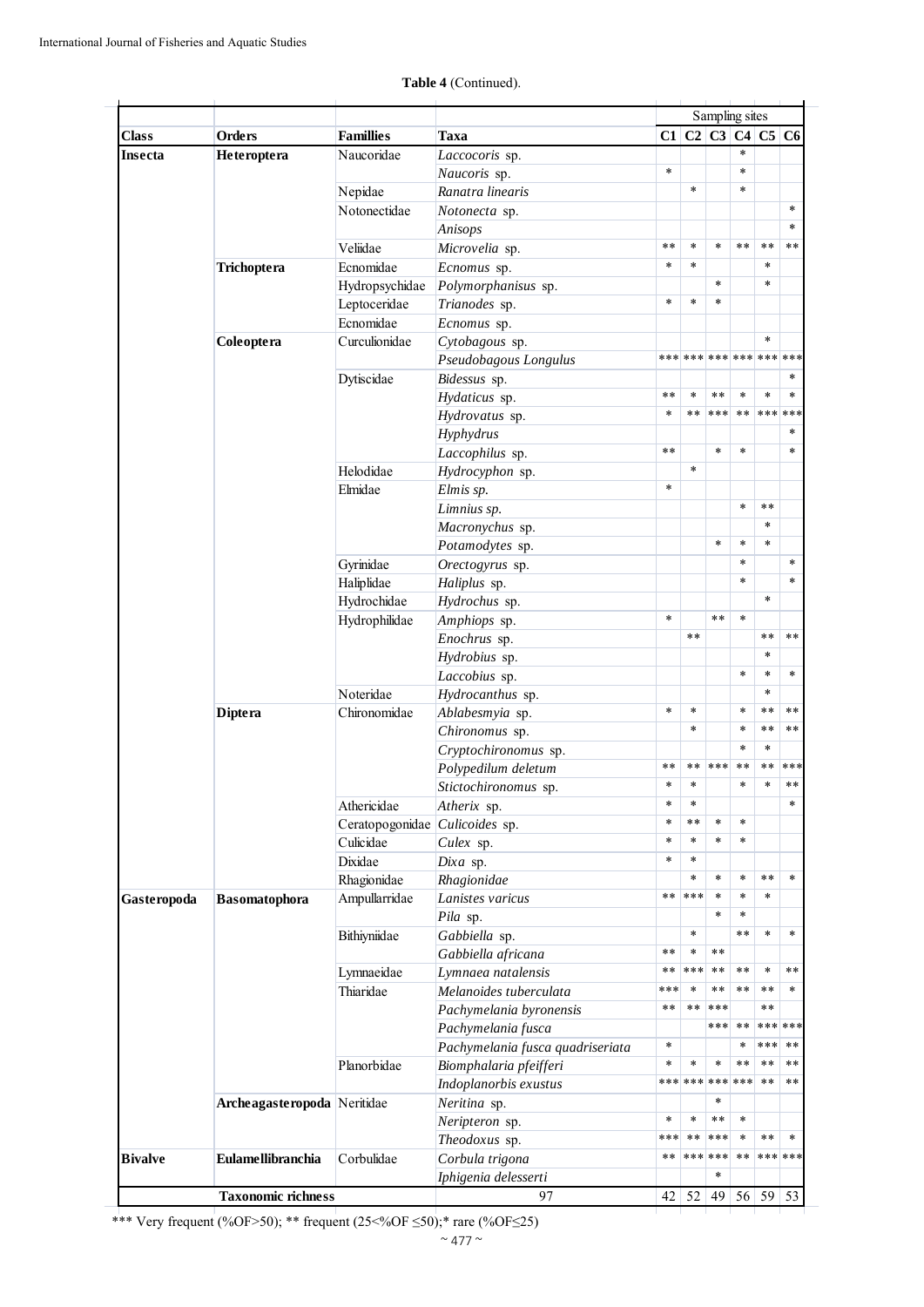| <b>Sites</b> | Very frequent $(\% )$ | Frequent $(\% )$ | Rare $(\% )$ |
|--------------|-----------------------|------------------|--------------|
|              | 19.05                 | 33.33            | 47.62        |
|              | 15.38                 | 25               | 59.62        |
|              | 20.40                 | 24.49            | 55.10        |
|              | 12.50                 | 26.79            | 60.71        |
|              | 18.65                 | 28.81            | 52.54        |
|              | 6.98                  | 28.30            | 54.72        |

**Table 5:** Proportions of aquatic macroinvertebrates very frequent (\*\*\*), frequent (\*\*) and rare (\*) at the different sampling sites of the lower Comoe river (Côte d'Ivoire).

#### **3.5 Correlation between macroinvertebrate community and environment variables**

The results of the Canonical Correspondence Analysis (CCA) showed that the correlation between environmental variables and macroinvertebrate taxa was mainly explained by the first two axes (68, 25%) of total variance (Figure 3).

The temperature (T) was positively correlated with the first axis, however, conductivity (CND), pH and phosphorus (PO4) were negatively correlated with this axis. Corcerning the second axis, it was positively correlated with dissolved oxygen (OD) and negatively correlated with nitrate (NO3).

C1 and C3 were characterized by high values of temperature and low values of conductivity, pH and phosphorus. These sites were associated with the presence of *Chironomus* sp., *Polypedilum deletum*, *Pseudagrion* sp., *Gabbiella africana* and *Caenis* sp. The site C2 was characterized by high values of nitrates and the presence of *Ecnomus* sp. and *Atherix* sp. . The site C4 was associated with the presence of *Pachymelania fusca*, *Potamodytes* sp. and high values of dissolved oxygen. C5 and C6, were characteristic of high values of conductivity, pH, phosphorus and the presence of taxa like *Stictochironomus* sp. ,*Enochrus* sp. and *Gabbiella* sp..



**Fig 3:** Canonical correspondence analysis showing taxa and sampling sites in relation to environmental variables in lower Comoe river (Côte d'Ivoire)

Sample codes :C1-C6 from lower Comoe river ;Taxa codes: Gam=*Gammarus* sp., Uca=*Uca tangeri*, Hydra=Hydrachnellea, Baet=*Baetis* sp., Cae=*Caenis* sp., Cer=*Ceriagrion* sp., Pseu=*Pseudagrion* sp., Cha=*Chalcostephia* sp, Chl=*Chlorolestes fasciatus*, Dip=*Diplonychus* sp., Eur=*Eurymetra* sp., Rha=*Rhagadotarsus* sp., Ecn=*Ecnomus* sp., Lacc=*Laccophilus* sp., Pot=*Potamodytes* sp., Amp=*Amphiops* sp., Eno=*Enochrus* sp., Lac=*Laccobius* sp., Chi=*Chironomus* sp., Polyp=*Polypedilum deletum*, Sti=*Stictochironomus* sp., Ath=*Atherix* sp., Rhag=Rhagionidae, Lav=*Lanites varicus*, Gab=*Gabbiella* sp., Gaba=*Gabbiella africana*, Pab=*Pachymelania byronensis*, Paf=*Pachymelania fusca,*

Pfq=*Pachymelania fusca quadriseriata*, The=*Theodoxus* sp. ;Environment variables: T=temperature, CND=conductivity, Trsp= transparency, DO=dissolved oxygen, PO4=phosphorus, NO3=nitrate.

#### **4. Discussion**

Analysis of the physical and chemical parameters of the lower Comoe River reveals that the parameters (temperature, conductivity, dissolved oxygen, transparency, pH and nitrate) show no significant variation between sites. However, phosphorus is significantly higher in C5 than in the other sites. This relative high concentration of phosphorus in C5 would be linked to the effluents resulting from numerous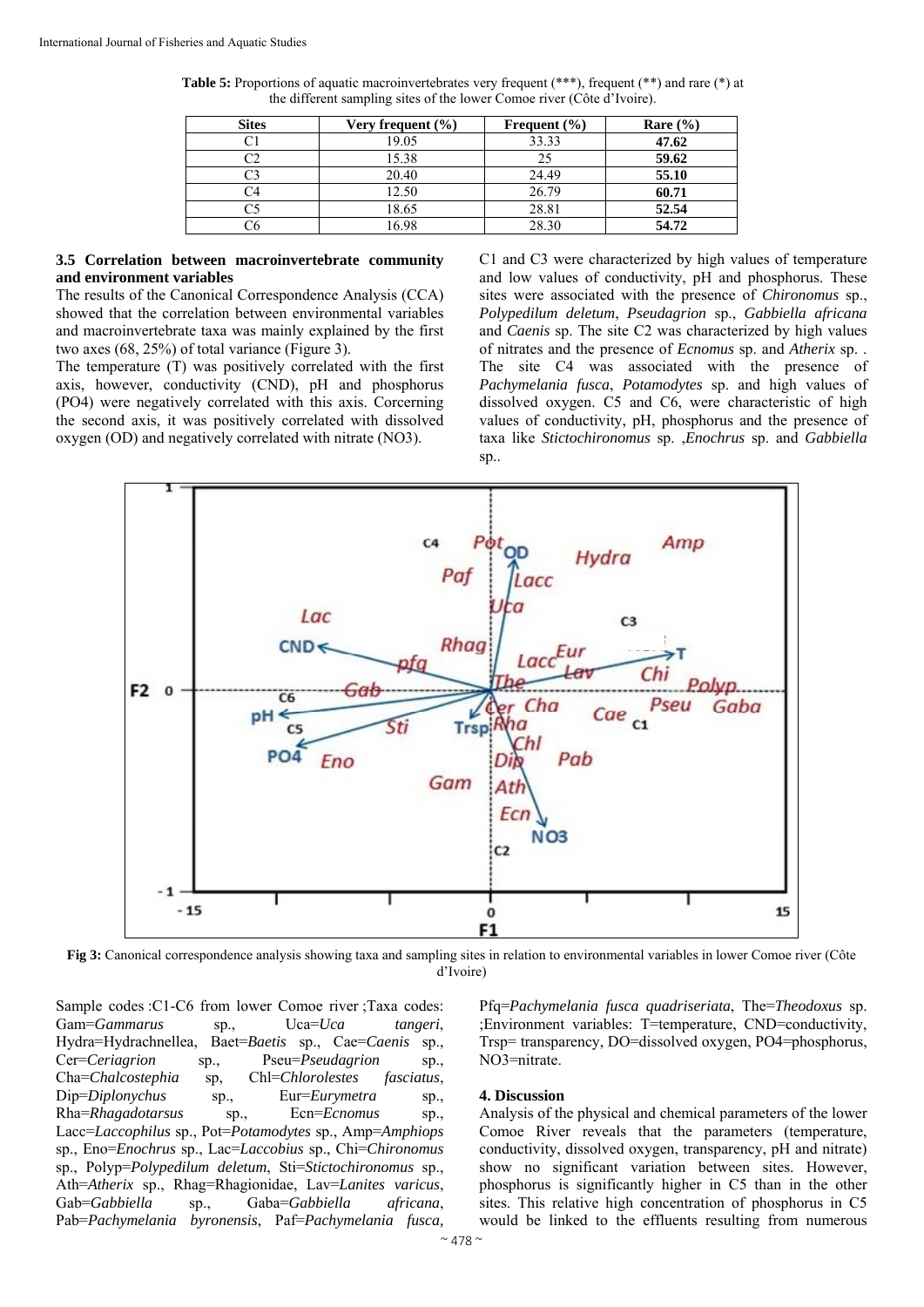human activities, namely the intensification of pig farming and the organic fertilizer plant. C5 would therefore be the site most subject to anthropogenic pressures.

The low values of nutrient (phosphorus and nitrate) are due to the fact that waters receive very little effluent or simply dilution of effluents. Lower pH was related to the mineralization of organic particles [27]. Similar results were obtained by Simmou *et al*. (2015) [28].

The temperature range obtained in this study shows that the water remains relatively hot. This range is close to those observed in most Ivorian hydrosystems [28 -32], but remains higher. The high value of the temperature is related to the fact that most sites were devoid of canopy.

The high values of transparency in C5 and C6 is due to the sedimentation of the particles in suspension related to low flow of water.

The number of macroinvertebrates taxa found in this study (97) is higher than one found in Bia river (81 taxa) and Agneby river  $(50 \text{ taxa})$   $(133)$ ,  $[30]$ , and lower than that found in Banco river with 132 taxa  $[32]$ . It is also lower than that found in study of Simmou *et al*., 2015 [28]. This difference in taxonomic richness between studies would probably be related to the sampling method, the types of habitats surveyed, the sampling equipment used and the size of the sampled hydrosystems. Of the taxa collected in this study, aquatic insects were the most diversified, corresponding to 70 of the 97 taxa sampled. Insecta represent one of the most important groups of freshwater invertebrates especially due to its diversity [34]. The faunistic composition of this study is close to those of african's freshwaters. Among insects, Coleoptera are best represented with 25 taxa. The preponderance of the Coleoptera is explained by the fact that they are the only holometabolous insects to occur in both the imaginal and larval form in aquatic environments. They colonize various habitats when conditions become hostile for other species decreasing interspecific competition [35]. Our results are in accordance with those quoted by Diomandé *et al*., 2009, Foto *et al*., 2011, Simmou *et al*., 2015 and Kamb *et al*., 2016 [27, 30, 36, 37].

Many taxa of Ephemeroptera and Trichoptera constantly collected from several sites, with an occurrence between 25% and 50% indicate a low degradation of these waters. Indeed, according to Arimoro *et al*. (2007) [38], their presence in a hydrosystem is indicative of good water quality.

The percentage of taxa very frequent was high at sites C1 and C3. These sites would therefore provide a relatively favourable environment for a large number of taxa. In the adverse environmental conditions, four types of reactions are noted, namely the loss of taxa sensitive to slight pollution, a gradual reduction in the density of certain taxa and their disappearance on highly polluted sites [39], this justifies the high proportion of rare taxa in all sites of the lower Comoe river.

The Shannon-Weaver index calculated ranging between 0.66 (C5) and 2.82 (C1). These results show that the waters had good ecological health. The Pielou's Evenness index calculated for the waters varying from 0.30 to 0.96. These results show that the distribution of benthic macroinvertebrates taxa is more or less balanced in the lower Comoe River. Concerning the rarefied richness, it shows that in absence of any bias in the samples, C1 and C2 are the richest in taxa and therefore the least impacted. Among the three diversity metrics, the Pielou's Evenness Index and Shannon-Weaver index show a significant difference at C5.

At this site, these indices are significantly lower, thus confirming the influence of anthropogenic pressure, namely the intensification of pig farming and the organic fertilizer plant.

The highest value of Sorensen similarity index is noted between C1 and C2. This strong similarity between these two sites is explained by their proximity, which makes them subject to almost the same conditions. Association of different indices studied, revealed that most of the sites of the lower Comoe river have a good ecological status with C1 being the least disturbed station. However C5 is the most impacted because of the various anthropogenic pressures.

The canonical correlation analysis showed the influence of environmental factors on the macroinvertebrate community, as environment variables are frenquently used to explain variation in macroinvertebrates communities Temperature (T), conductivity (CND), dissolved oxygen (OD), phosphorus (PO4), nitrate (NO3) and pH were shown as the most important environmental variables which explain macroinvertebrate distribution along lower Comoe river. Diomandé *et al.* (2009)<sup>[31]</sup> in Bia River, reported significant relationships between aquatic organisms distribution and environmental factors such as temperature, dissolved oxygen, nitrate and pH.

# **5. Conclusion**

This study supplemented information on the structure of macroinvertebrate communities, contributing to narrowing the gap in studies of this nature in the Comoe lower basin. During this study, 97 taxa belonging to 49 Families, 15 Orders and 08 Class were recorded. The most representative group were insects (70 taxa). Distribution of aquatic macroinvertebrates of the lower Comoe River was best explained by temperature, conductivity, dissolved oxygen, phosphorus, nitrate and pH. The different indices studied, revealed that the ecological state is less alarming. It is therefore necessary to protect this wetland.

# **6. Acknowledgement**

This work was done as part of a project of research entitled « Approche écosystémique de la pêche comme moyen d'exploitation durable des ressources halieutiques dans la zone humide de Grand-Bassam » (Ecosystem approach to fisheries as a means of sustainable exploitation of fisheries resources in the Grand-Bassam wetland). This project benefited from the funding of the PASRES (Strategic Support Program Scientific Research (Côte d'Ivoire), project No 110).

## **7. Références**

- 1. Chessman B. SIGNAL 2 A Scoring System for Macroinvertebrate ('Water Bugs') in Australian Rivers, Monitoring River Heath Initiative Technical Report no 31, Commonwealth of Australia, Canberra. 2003, 34.
- 2. Camargo JA, Alonso A, De la Puente M. Multimetric assessment of nutrient enrichment in impounded rivers based on benthic macroinvertebrates. Environmental Monitoring and Publishers. 2004; 96:233-249.
- 3. Moretti MS, Callisto M. Biomonitoring of benthic macroinvertebrates in themiddle Doce River watershed. Acta Limnologica Brasilinsia. 2005; 17(3):267-281.
- 4. Moisan J, Pelletier L. Protocole d'échantillonnage des macroinvertébrés benthiques d'eau douce du Québec, Cours d'eau peu profonds à substrat meuble 2011, Direction du suivi del'état de l'environnement, ministère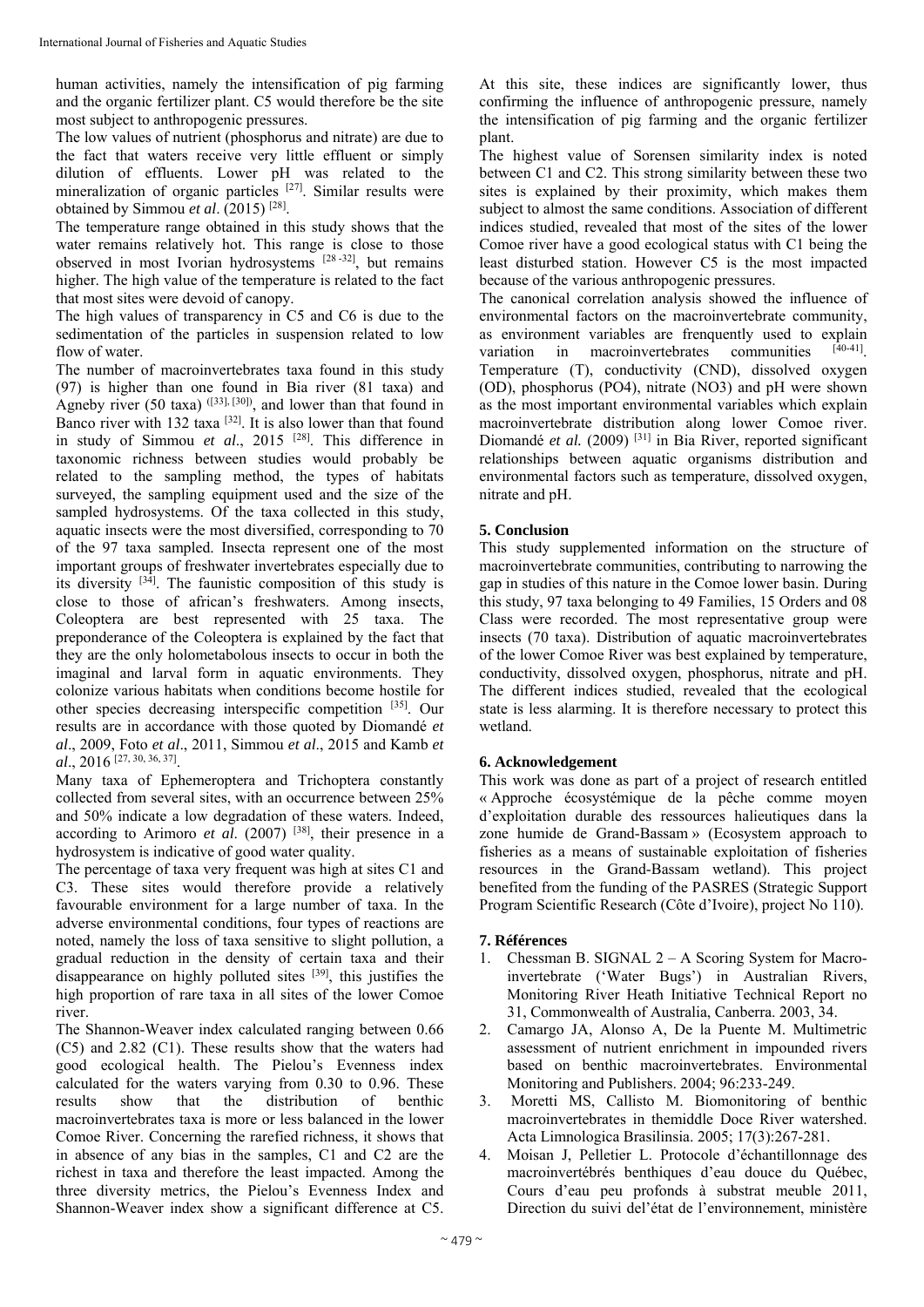du Développement durable, de l'Environnement et des Parcs, ISBN : 978-2-550-61166-0 (PDF), 2011, 39.

- 5. Haouchine S. Recherche sur la faunistique et l'écologie des macroinvertébrés des cours d'eau de Kabylie. Mémoire de Magister en sciences biologiques, Université Mouloud Mammeri de Tizi-ouzou, Alger, Algérie. 2011, 157.
- 6. Barbour MT, Gerritsen J, Snyder BD, Stribling JB. Rapid bioassessment protocols for use in streams and wadeable rivers: periphyton, benthic macroinvertebrates and fish. U.S. Environmental Protection Agency, Office of water, Washington, D.C. Second edition EPA 841-B-99-002. 1999, 339.
- 7. Coulibaly L, Coulibaly S, Kamagate B, Sekongo N, Savane I, Gourene G. Distribution des pesticides d'origine agricole et évaluation de la vulnérabilité des ressources en eaux dans un bassin versant transfrontalier: Cas du Comoé, Côte d'Ivoire, European Journal of Scientific Research. 2012 ; 76(4):601-613.
- 8. Sass LL, Bozek MA, Hauxwell JA, Wagner K, Knight S. Response of aquatic macrophytes to human land use perturbations in the watersheds of Wisconsin lakes, U.S.A. Aquatic Botany. 2010; 93:1-8.
- 9. Dudgeon D, Arthington AH, Gessner MO, Kawabata Z-I, Knowler DJ, lévêque C *et al*. Freshwater biodiversity: importance, threats, status and conservation challenges. Biological Review. 2006; 81:163-182.
- 10. Boyero L, Bailey RC. Organization of macroinvertebrate communities at a hierarchy of spatial scales in a tropical stream. Hydrobiologia. 2001; 464:219-225.
- 11. Allan JD, Castillo MM. Stream Ecology: Structure and Function of Running Waters. Springer, New York. 2007, 436.
- 12. Dion M. Le suivi de l'intégrité écosystémique sur le territoire québécois : Emplacement et avancement sur l'échiquier environnemental international. Mémoire de Master en Environnement, Centre Universitaire de Formation en Environnement, Université de Sherbrooke, Sherbrooke, Québec, Canada. 2009, 182.
- 13. Sankaré Y. Etude comparative de la macrofaune associée aux racines de Pistia stratiotes L. (Araceae) du lac de barrage d'Ayamé II et du fleuve Comoé (Côte d'Ivoire). Journal Ivoirien d'Océanologie et Limnologie. 1991 ; 1(2):131-138.
- 14. Halle B, Bruzon V. Profil environnemental de la Côte d'Ivoire. Rapport final de la Commission Européenne. 2006, 133.
- 15. Brou Y. Analyse et dynamique de la pluviométrie en milieu forestier ivoirien. Thèse de Doctorat 3ème cycle. Université de Cocody Abidjan. 1997, 200.
- 16. Dejoux C, Elouard MJ, Forge P, Malsin J. Iconographic catalog of aquatic insects of Côte d'Ivoire. Rapport Orstom, Bouaké, Côte d'Ivoire. 1981, 172.
- 17. Day JA, Harrison AD, de Moor IJ. Guides to the Freshwater Invertebrates of Southern Africa, Volume9: Diptera, WRC report N° TT 201/02, South Africa, Pretoria, 2002.
- 18. De Moor IJ, Day A J, de Moor CF. Guide to the Freshwater Invertebrates of Southern Africa. Insecta I: Ephemeroptera, Odonata and Plecoptera. Report NºTT 207/03 WRC, South Africa, Pretoria, 2003.
- 19. De Moor IJ, Day AJ, De Moor CF. Guide to the Freshwater Invertebrates of Southern Africa. Volume 8: Insecta II: Hemiptera Megaloptera, Neuroptera,

Trichoptera and Lepidoptera. Report N° TT 214/03 WRC, South Africa, Pretoria, 2003.

- 20. Stals R, De Moor IJ. Freshwater Invertebrates of Southern Africa, Volume 10: Coleoptera, WRC Report, South Africa, Pretoria. 2007, 263.
- 21. Bony YK. Biodiversité et écologie des mollusques gastéropodes d'eau douce en milieu continental ivoirien (bassins de la Mé, de l'Agnéby et du Banco). Traits d'histoire de vie d'une espèce invasive *Indoplanorbis exustus* (Deshayes, 1834). Thèse de Doctorat de l'Ecole Pratique des Hautes Etudes, Perpignan, France. 2007, 217.
- 22. Tachet H, Richoux P, Bournaud M, Usseglio-Polatera P. Freshwater invertebrates: taxonomy, biology, ecology: CNRS Editions, Paris, 2010.
- 23. Rodier J, Legube B, Merlet N, Brunet R, Mialocq JC, Leroy P, *et al*. L'analyse de l'eau. 9ème Ed. Dunod. France. 2009, 1511.
- 24. Grall J, Coïc N. Synthèse des méthodes d'évaluation de la qualité du benthos en milieu côtier. *REBENT*. 2005; 48:90*.*
- 25. Oksanen J, Blanchet FG, Kindt R, Legendre P, Minchin PR, O'Hara RB, *et al*. Vegan: Community Ecology Package. R package version 2.0–8, 2013.
- 26. Dajoz R. Précis d'écologie, 7 ème édition, Dunod, Paris, 2000, 615.
- 27. Shimabukuro EM, Henry R. Controlling factors of benthic macroinvertebrates distribution in a small tropical pond, lateral to the Paranapanema River (São Paulo, Brazil). *Acta Limnologica Brasiliensia,.* 2011; 26:154- 163.
- 28. Simmou YJ, Bamba M, Konan YA, Kouassi KP, Koné T. Impact des Activités Anthropogéniques sur la Distribution des Macroinvertébrés Benthiques et la Qualité des Eaux de Quatre Petits Cours D'eaux de Côte D'ivoire. European Journal of Scientific Research. 2015; 136 (2)122-137.
- 29. Edia OE, Brosse S, Ouattara A, Gourène G, Winterton P, Lek-Ang S. Aquatic insect assemblage patterns in four West-African coastal rivers. Journal of Biological Sciences. 2007; 77:1130-1138.
- 30. Konan NF. Composition, structure et déterminisme de la diversité ichtyologique des rivières cotières du Sud-Est de la Côte d'Ivoire (Soumié – Eholié – Ehania - Noé). Thèse de Doctorat, Université Nangui Abrogoua, Côte d'Ivoire. 2008, 143.
- 31. Diomandé D, Bony KY, Edia OE, Konan FK, Gourène G. Diversité des macroinvertébrés benthiques de la rivière Agnéby (Côte d'Ivoire ; Afrique de l'Ouest). European Jounal of Scientific Research. 2009; 35(3):368- 377.
- 32. Camara A I, Diomandé, D, Bony, YK, Ouattara A, Franquet E, Gourène G. Diversity assessment of benthic macroinvertebrate communities in Banco National Park (Banco Stream, Côte d'Ivoire). African Journal of Ecology. 2012; 50:205-217.
- 33. Diétoa YM. Entomofaune et stratégies alimentaires des poissons du genre *Brycinus* (Characidae) en milieux fluviales et lacustre (Bassin Bia et Agnéby; Côte d'Ivoire). Thèse de Doctorat, Université d'Abob-Adjamé, Côte d'Ivoire. 2002, 261.
- 34. Tachet H, Richoux P, Bourneau M, Usseglio-Polatera P. Invertébrés d'eau douce : systématique, biologie, écologie. Editions CNRS, Paris, France. 2003, 587.